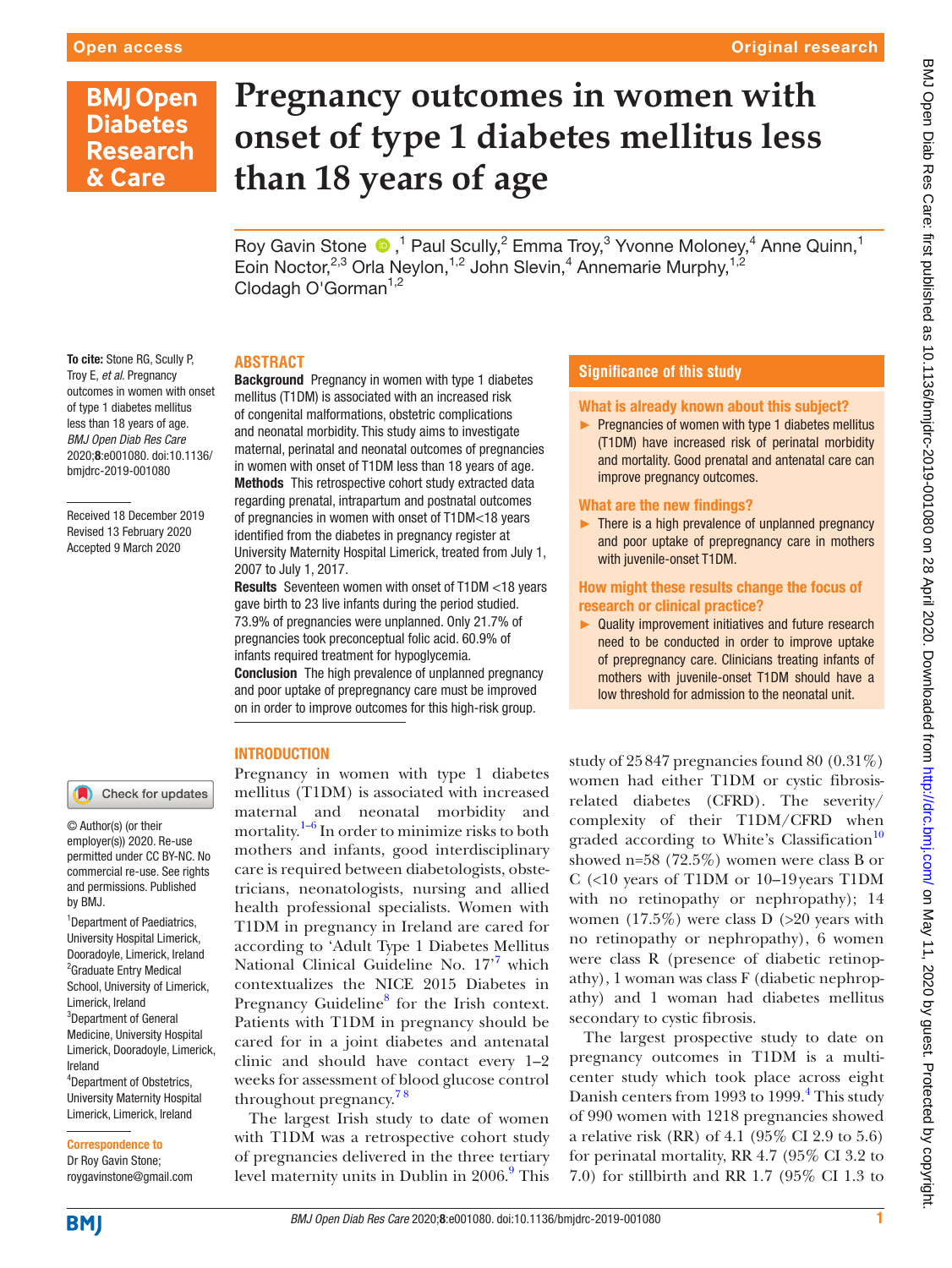2.2) for congenital malformation, as compared with the general population[.4](#page-3-5)

The primary aim of our study was to define maternal, perinatal and neonatal outcomes of pregnancies in women with onset of T1DM <18 years age in Ireland, attending a university affiliated maternity and neonatal service. A secondary aim was to describe modifiable risk factors for adverse outcomes which might be used as a basis for quality improvement locally.

# **METHODS**

This retrospective cohort study was performed at University Maternity Hospital Limerick, which delivers approximately 5000 pregnancies per year and has specialist diabetes in pregnancy services for the wider Midwest region (population approximately 380 000). Women with T1DM delivering between July 1, 2007 and July 1, 2017 were identified from the diabetes in pregnancy register. Inclusion criteria included age less than 18 years at diagnosis of T1DM which was confirmed via chart review. Exclusion criteria included stillbirth (defined as loss of pregnancy >24 weeks gestation), miscarriage (defined as loss of pregnancy ≤23 weeks gestation), termination of pregnancy, loss to follow-up or transfer of care to another center prior to delivery. All relevant data protection laws were followed. The data were analyzed with descriptive statistics using SPSS V.25.

# **RESULTS**

#### **Demographics**

Demographics and baseline characteristics are described in [table](#page-1-0) 1. One case was excluded due to fatal fetal abnormality. Six cases were excluded due to miscarriage.

#### Antenatal characteristics

Seventeen of 23 pregnancies (73.9%) were unplanned and 4/23 (8.7%) were smoking at the time of booking. Two of 17 women (11.7%) had a past history of illicit drug use. There was no documented evidence of active drug use during pregnancy. At the time of conception folate was being taken in only 5 of 23 pregnancies (21.7%).

<span id="page-1-0"></span>

| Demographics and baseline characteristics<br>Table 1 |                          |  |
|------------------------------------------------------|--------------------------|--|
| <b>Number of women</b>                               | 17                       |  |
| Median age at diagnosis                              | 11 years (IQR 10-12)     |  |
| Primiparous pregnancies                              | $9(39.1\%)$              |  |
| Number of pregnancies                                | 23                       |  |
| Multiple births                                      | 0                        |  |
| Median gestation at delivery                         | 37.6 weeks (IQR 36-38.6) |  |
| Median birth weight                                  | 3.67 kg (IQR 3.1-3.8)    |  |
| Gender                                               | 14 male (60.9%)          |  |

IQR, interquartile range.

| . .<br><b>Service Service</b><br><b>Contract Contract Contract Contract Contract Contract Contract Contract Contract Contract Contract Contract C</b>                                  |
|----------------------------------------------------------------------------------------------------------------------------------------------------------------------------------------|
| . .<br>٠<br><b>Contract Contract Contract Contract Contract Contract Contract Contract Contract Contract Contract Contract C</b><br><b>Service Service</b><br>$\overline{\mathcal{L}}$ |
|                                                                                                                                                                                        |
|                                                                                                                                                                                        |

<span id="page-1-1"></span>

| Maternal non-diabetes-related medical conditions<br>Table 2  |                                             |
|--------------------------------------------------------------|---------------------------------------------|
| Non-diabetes medical<br>problems                             | Diabetes-related<br>medical problems        |
| Asthma $(n=2)$                                               | Diabetic retinopathy $(n=5)$                |
| Depression $(n=2)$                                           | Recurrent urinary tract<br>infections (n=2) |
| Hashimoto's thyroiditis (n=1)                                | Diabetic nephropathy<br>$(n=2)$             |
| Carcinoid tumor of the appendix<br>$(n=1)$                   | Hypertension $(n=2)$                        |
| Hypercholesterolemia (n=1)                                   | Poor hypoglycemia<br>awareness $(n=2)$      |
| Gastroesophageal reflux $(n=1)$                              | Diabetic neuropathy $(n=1)$                 |
| Bicuspid aortic valve (n=1)                                  | Cataracts $(n=1)$                           |
| Irritable bowel syndrome (n=1)                               |                                             |
| Benign kidney cyst (n=1)                                     |                                             |
| History of elevated prolactin of<br>undefined etiology (n=1) |                                             |

## Maternal prepregnancy morbidity

Fifteen of 17 women (88.2%) had medical diagnoses other than T1DM, while 8/17 women (47.1%) had diabetes-related complications ([table](#page-1-1) 2). When each pregnancy is considered according to White's Classification of Diabetes in Pregnancy<sup>10</sup> ([table](#page-1-2) 3), there were 11/23 (47.8%) class C pregnancies, 6/23 (26.1%) class D pregnancies, 3/23 (13%) class RF pregnancies, 2/23  $(8.7\%)$  class R pregnancies and  $1/23$   $(4.3\%)$  class F pregnancy. Of the five women who had subsequent births during the 10-year study period one woman progressed from stage B to stage C and one woman progressed from

<span id="page-1-2"></span>Table 3 Classification of pregnancies according to White's Classification of Diabetes in Pregnancy<sup>[10](#page-3-4)</sup>

|                                                                                                                | <b>Pregnancies</b><br>(n=23) |
|----------------------------------------------------------------------------------------------------------------|------------------------------|
| Class A1: Gestational diabetes; diet<br>controlled<br>Class A2: Gestational diabetes;<br>medication controlled |                              |
| Class B: Onset at age 20 years or older<br>or with duration of less than 10 years                              |                              |
| Class C: Onset at age 10–19 years or<br>duration of 10–19 years                                                | 11 (47.8%)                   |
| Class D: Onset before age 10 years or<br>duration greater than 20 years                                        | $6(26.1\%)$                  |
| Class E: Overt diabetes mellitus with<br>calcified pelvic vessels                                              |                              |
| Class F: Diabetic nephropathy                                                                                  | 1 (4.3%)                     |
| Class R: Proliferative retinopathy                                                                             | 2(8.7%)                      |
| Class RF: Retinopathy and nephropathy                                                                          | 3(13%)                       |
| Class H: Ischemic heart disease                                                                                |                              |
| Class T: Prior kidney transplant                                                                               |                              |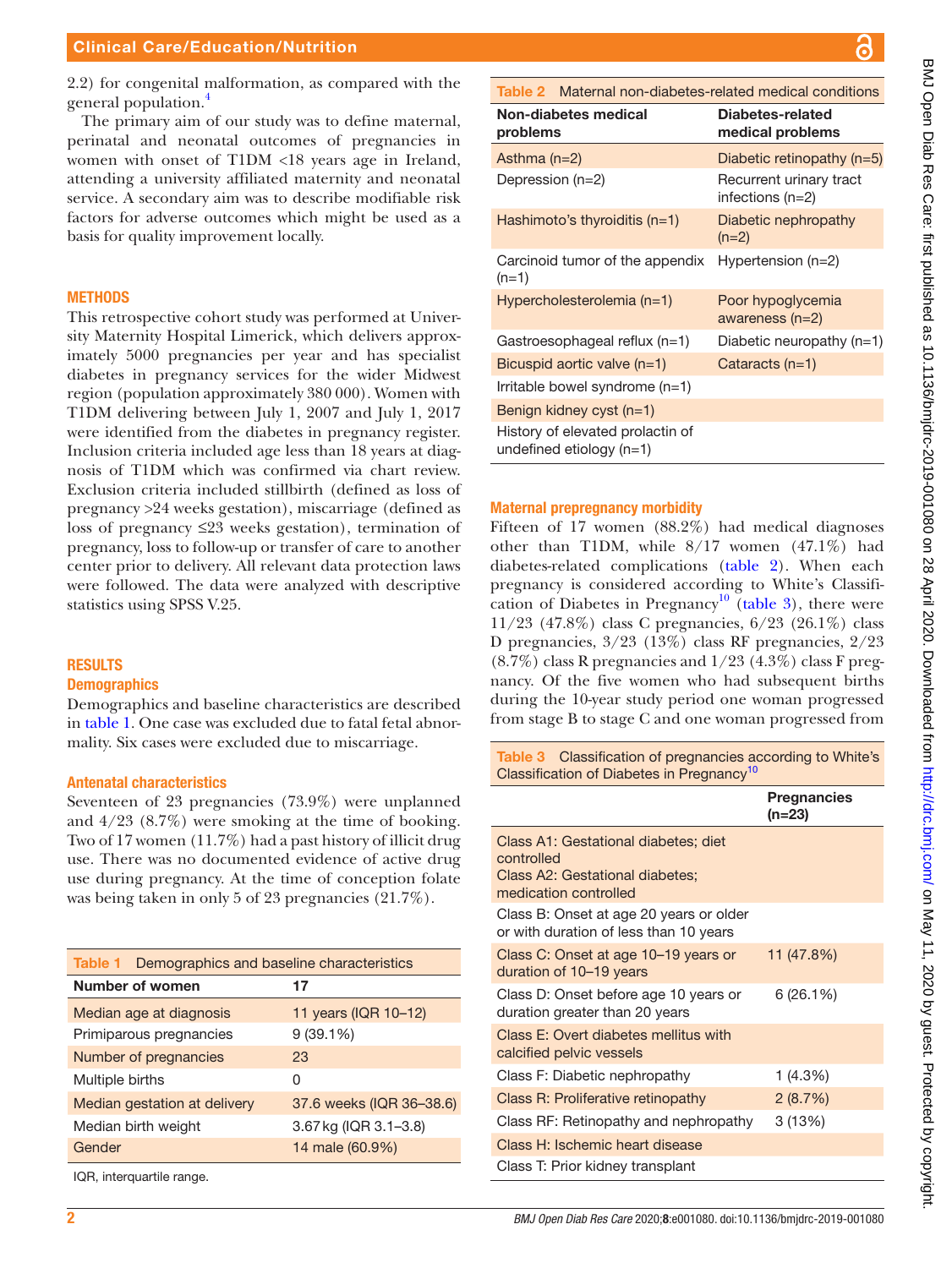stage F to stage RF. When each of these 17 women are considered according to their most severe classification, 8/17 women (47.1%) were class C, 4/17 (23.5%) class D, 3/17 (17.6%) women class RF and 2/17 (11.8%) women class R.

## HbA1C values prepregnancy

The prepregnancy HbA1c (Haemoglobin A1c) value was taken as the last recorded laboratory value prior to conception. Only 4/23 pregnancies (17.4%) had HbA1c<48mmol/mol prior to conception. Two of 23 pregnancies (8.7%) had HbA1c>86mmol/mol prior to conception.

# Antenatal obstetric screening and complications

Anomaly scans were performed in 21 of 23 pregnancies  $(91.3\%)$ . Twelve of 23 pregnancies  $(52.2\%)$  had antenatal complications; 4/23 (17.4%) had polyhydramnios, 4/23 (17.4%) had intrauterine growth restriction, 2/23 (8.7%) had pre-eclampsia, 1/23 (4.3%) had a hypoglycemic seizure and 1/23 (4.3%) had pregnancy-induced hypertension.

# Delivery and complications

Nineteen of 23 pregnancies (82.6%) were delivered by lower segment cesarean section (LSCS). Of these, 15/23 (65.2%) were born via elective LSCS and 4/23 (17.4%) via emergency LSCS. One pregnancy (4.3%) was delivered via instrumental delivery, while the remaining 3/23 (13%) pregnancies were delivered via spontaneous vaginal delivery. Of the total 4/23 neonates (17%) born via vaginal delivery, there were no cases of shoulder dystocia. Four of 23 neonates (17.4%) required free-flow  $O_{\frac{1}{2}}$  at birth and  $2/23$  neonates  $(8.7\%)$ required bag-mask ventilation. No babies required intubation or chest compressions in the delivery suite. The median APGAR<sup>[11](#page-3-6)</sup> at 1 min was 9 (range 5–9) and at 5 min was 10 (range 4–10). Vitamin K was given to all neonates. There were no neonatal deaths during the study period.

# Postnatal advice and feeding patterns

Twenty of 23 neonates (87%) were bottle-fed. Twenty of 23 pregnancies (87%) had preconception advice and contraception discussed at discharge.

# Neonatal problems

Twenty-two of 23 neonates (95.7%) were admitted to the neonatal unit. Standard care during the period studied for neonates born to mothers with T1DM included; feeding within the first hour, 3 hourly feeds and glucose measurement prior to the second feed until measurements were >3 mmol/L for two consecutive feeds. Specific diagnoses of admitted neonates are outlined in [box](#page-2-0)  $1^{12}$ . Thirteen of 23 neonates (56.5%) were admitted for treatment of hypoglycemia. One other neonate (4.3%) was admitted for observation following treatment of hypoglycemia on the postnatal ward. Of the 14 neonates treated for hypoglycemia,

# **Box 1** Recorded indication for admission to the neonatal

Clinical Care/Education/Nutrition

<span id="page-2-0"></span>

| Hypoglycemia $(n=14)$<br>Jaundice requiring phototherapy (n=10)  |
|------------------------------------------------------------------|
| Transient tachypnea of the newborn/respiratory distress syndrome |
| $(n=10)$                                                         |
| Prematurity (n=7)                                                |
| Macrosomia $(n=4)$                                               |
| Low birth weight $(n=3)$                                         |
| Poor feeding $(n=3)$                                             |
| Polycythemia $(n=2)$                                             |
| Trisomy 21 $(n=1)$                                               |
| Hyponatremia $(n=1)$                                             |

10/14 (71.4%) required an intravenous dextrose bolus. The median point-of-care blood glucose on admission was  $1.9 \text{mmol/L}$  (range 0.8–2.8). Of the 15 neonates treated with intravenous fluids, 1 required 15% dextrose in intravenous fluids to maintain euglycemia, all other neonates required only 10% dextrose. There was no documented use of oral glucose gel for management of hypoglycemia. Of the 10 neonates treated for jaundice, 100% received phototherapy; 2/10 (20%) were direct Coombs test positive, and none received intravenous immunoglobulin or exchange transfusion. Two of 23 neonates (8.7%) were macrosomic (birth weight  $>4.5 \text{ kg}$ , however  $8/23$  neonates (34.8%) were large for gestational age, >90th centile. One neonate did not have any documented indication for admission and was a 'well baby admitted for monitoring' who did not develop any medical complications.

# **DISCUSSION**

unit

In 1989, the St. Vincent declaration stated that the outcomes of diabetic pregnancies should approximate those of non-diabetic pregnancies within 5 years.<sup>[12](#page-3-7)</sup> Our study demonstrates that this target has not been met. Although a potentially modifiable factor, suboptimal glycemic control is not wholly responsible for adverse outcomes of infants born to mothers with T1DM.<sup>13</sup> The Diabetes Control and Complications Trial has shown that it is possible to reduce morbidity owing to T1DM before, during and after pregnancy, but not to eliminate it.<sup>67</sup>

Our study shows a substantial comorbidity burden in this vulnerable population. Prepregnancy care is proven to improve outcomes. $^{14}$  <sup>15</sup> Most women in this study did not attend for prepregnancy care, presumably as most pregnancies (73.9%) were unplanned. In contrast a 2017 cohort study by Wotherspoon *et al* reported a significantly lower rate of unplanned pregnancy at 39% in a population of 747 women with T1DM.[16](#page-3-11) Characteristics associated with unplanned pregnancy included in this study were younger age at conception  $(p<0.001)$ , being a current smoker  $(p<0.001)$ , lower social class (p<0.001) and higher HbA1c value prior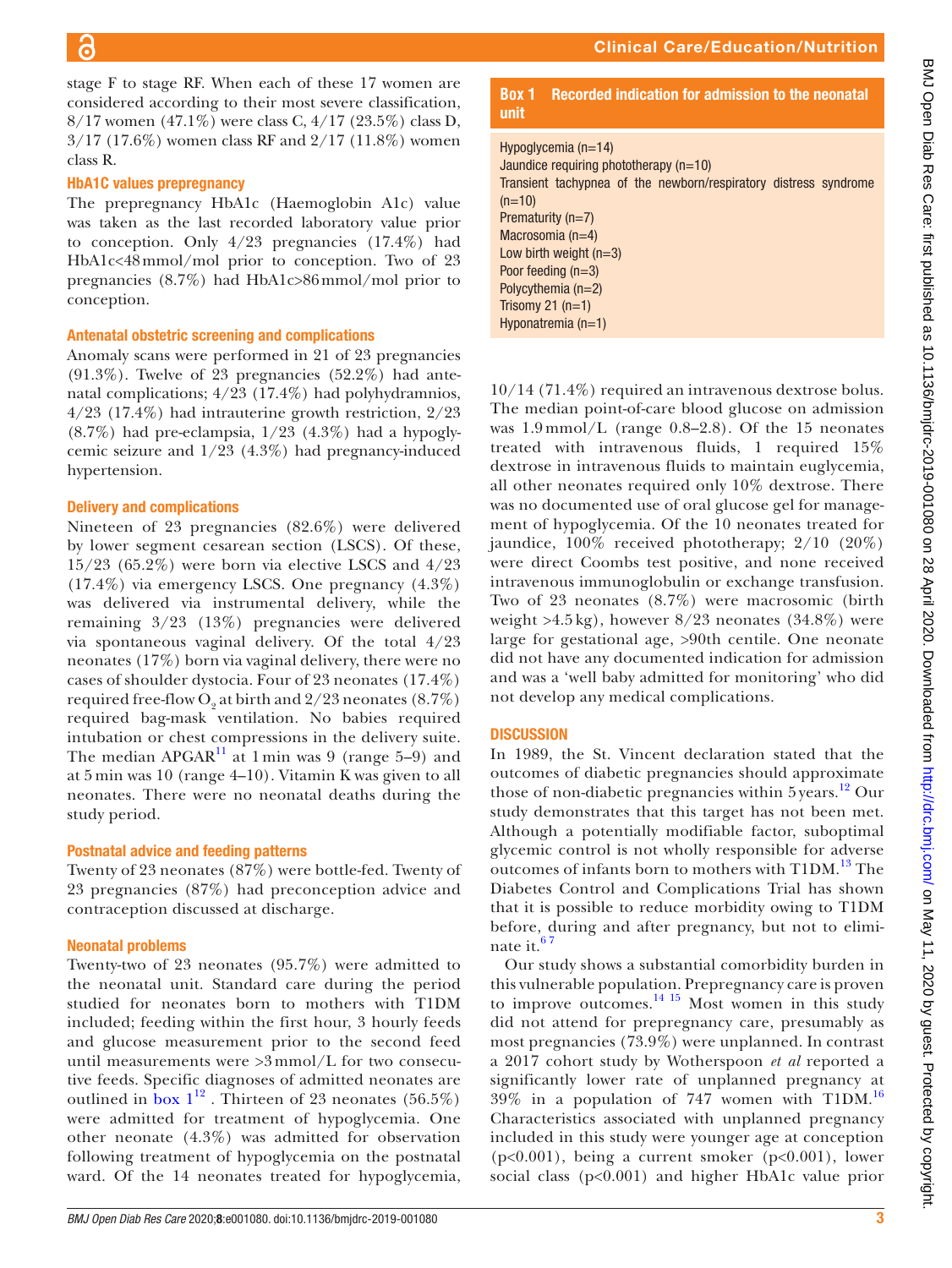to and throughout pregnancy. Infants of these women were also more likely to be small for gestational age  $\left($  <5th centile, p=0.004), to be admitted to the neonatal care unit (p=0.001) and have a longer stay in hospital  $(p=0.01)$ .<sup>[16](#page-3-11)</sup>

In our study, 21.7% of women were taking supplemental folic acid at the time of booking. This is lower than the rate of 41.8% in the British National Preg-nancy in Diabetes Audit<sup>[2](#page-3-12)</sup> (NPID). The current recommendation by the National Institute for Health and Care Excellence (NICE) for folic acid supplementation is  $5 \,\mathrm{mg}/\mathrm{day}$  until 12 weeks gestation.<sup>[8](#page-3-2)</sup>

The 2015 NICE guidelines also advise women with diabetes who are planning to become pregnant to maintain HbA1c<48 mmol/mol as this is associated with a reduction in congenital anomalies to close to back-ground population rates.<sup>[8](#page-3-2)</sup> Fewer than one in five pregnancies in our study population met this target. The 2015 NICE guidelines also strongly advise women with diabetes whose HbA1c is above 86 mmol/mol not to get pregnant because of the associated risks. Of the case population on our study, 8.7% (n=2/23) met this definition. In contrast the NPID found that 14.9% of pregnancies of women with T1DM had HbA1c<48 mmol/L and that  $12.5\%$  $12.5\%$  $12.5\%$  had HBA1c>86 mmol/L.<sup>2</sup>

While women with T1DM are known to have a significantly higher LSCS rate than the general population, the proportion in this study (82.6%) is higher than other similar studies, which reported rates varying from 46% to  $64.7\%$ .<sup>[4–6 13 17](#page-3-5)</sup> The rate of premature delivery (30.4%) identified in this cohort is broadly similar to other studies in the literature which vary from 21% to 43.3%.[4–6 13 17 18](#page-3-5) Fortunately there were no perinatal deaths in this study. The reported perinatal mortality rate for women with T1DM in the literature varies from  $1.8\%$  to  $4.3\%$ .<sup>[4–6 13 17 19](#page-3-5)</sup> Of infants of mothers with T1DM in this study 95.7% were admitted to the neonatal unit, however not all infants admitted had documented pathology. The prevalence of large for gestational age in this study was 34.8%, lower than previous studies which reported rates varying from  $45.1\%$  to  $59\%$ .<sup>[17 20–23](#page-3-13)</sup> The incidence of neonatal hypoglycemia noted by this study (60.9%) is in keeping with the incidence of hypoglycemia noted in the literature,  $25.3\%$  to  $63\%$ .<sup>2324</sup>

The high prevalence of unplanned pregnancy with a poor uptake of structured prepregnancy care must be improved on in order to improve outcomes for this high-risk group. In order to address this, future quality improvement measures will need to be implemented to reinforce the issue further in pediatric clinics, at transition and on an ongoing basis into adult care. Future audits will be required to assess the impact of these measures.

Contributors RGS, PS, ET, YM, AQ, EN, ON, JS, AM and COG contributed to the conception or design of the work. RGS, PS, ET, YM and AQ contributed to the acquisition, analysis and interpretation of data for the work. RGS and ET drafted the manuscript. EN, ON, JS, AM and COG critically revised the manuscript. All authors

gave final approval and agreed to be accountable for all aspects of work ensuring integrity and accuracy.

Funding The authors have not declared a specific grant for this research from any funding agency in the public, commercial or not-for-profit sectors.

Competing interests None declared.

Patient consent for publication Not required.

Ethics approval Study approval was granted by University Hospital Limerick's Ethics Committee.

Provenance and peer review Not commissioned; externally peer reviewed.

Data availability statement All data relevant to the study are included in the article. All data regarding participants have been deidentified and will be stored according to general data protection regulations.

**Open access** This is an open access article distributed in accordance with the Creative Commons Attribution Non Commercial (CC BY-NC 4.0) license, which permits others to distribute, remix, adapt, build upon this work non-commercially, and license their derivative works on different terms, provided the original work is properly cited, appropriate credit is given, any changes made indicated, and the use is non-commercial. See:<http://creativecommons.org/licenses/by-nc/4.0/>.

#### ORCID iD

Roy Gavin Stone<http://orcid.org/0000-0003-1731-384X>

#### **References**

- <span id="page-3-0"></span>1 The Diabetes Control Complications Trial Research Group. Pregnancy outcomes in the diabetes control and complications trial. *[Am J Obstet Gynecol](http://dx.doi.org/10.1016/S0002-9378(96)70683-X)* 1996;174:1343–53.
- <span id="page-3-12"></span>2 Health and Social Care Information Centre. *National pregnancy in diabetes audit report England, Wales and the Isle of man*. NHS Digital, 2017.
- 3 Confidential Enquiry into Maternal and Child Health. *Pregnancy in women with type 1 and type 2 diabetes 2002–2003*. London (United Kingdom): CEMACH, 2005.
- <span id="page-3-5"></span>4 Jensen DM, Damm P, Moelsted-Pedersen L, *et al*. Outcomes in type 1 diabetic pregnancies: a nationwide, population-based study. *[Diabetes Care](http://dx.doi.org/10.2337/diacare.27.12.2819)* 2004;27:2819–23.
- 5 Persson M, Norman M, Hanson U. Obstetric and perinatal outcomes in type 1 diabetic pregnancies: a large, population-based study. *[Diabetes Care](http://dx.doi.org/10.2337/dc09-0656)* 2009;32:2005–9.
- <span id="page-3-9"></span>6 Eidem I, Vangen S, Hanssen KF, *et al*. Perinatal and infant mortality in term and preterm births among women with type 1 diabetes. *[Diabetologia](http://dx.doi.org/10.1007/s00125-011-2281-7)* 2011;54:2771–8.
- <span id="page-3-1"></span>Department of Health. Adult type 1 diabetes mellitus (NCEC national clinical guideline No. 17). Dublin, Ireland, 2018. Available: [http://](http://health.gov.ie/national-patient-safety-office/ncec) [health.gov.ie/national-patient-safety-office/ncec](http://health.gov.ie/national-patient-safety-office/ncec)
- <span id="page-3-2"></span>8 National Institute of Clinical Excellence. *Diabetes in pregnancy: management from preconception to the postnatal period*. NICE guideline, 2008.
- <span id="page-3-3"></span>Higgins M, Galvin D, McAuliffe F, et al. Pregnancy in women with type 1 and type 2 diabetes in Dublin. *[Ir J Med Sci](http://dx.doi.org/10.1007/s11845-011-0682-8)* 2011;180:469–73.
- <span id="page-3-4"></span>10 Gabbe SG, Niebyl JR, Simpson JL. *Obstetrics: normal and problem pregnancies*. 4th edition. New York: Churchill Livingstone, 2002.
- <span id="page-3-6"></span>11 APGAR V. A proposal for a new method of evaluation of the newborn infant. *Curr Res Anesth Analg* 1953;32:260–7.
- <span id="page-3-7"></span>12 The Saint Vincent declaration on diabetes care and research in Europe. Acta Diabetologia 1989;10(suppl:143–4.
- <span id="page-3-8"></span>13 Abell SK, Boyle JA, de Courten B, *et al*. Contemporary type 1 diabetes pregnancy outcomes: impact of obesity and glycaemic control. *[Med J Aust](http://dx.doi.org/10.5694/mja16.00443)* 2016;205:162–7.
- <span id="page-3-10"></span>14 McElvy SS, Miodovnik M, Rosenn B, *et al*. A focused preconceptional and early pregnancy program in women with type 1 diabetes reduces perinatal mortality and malformation rates to general population levels. *[J Matern Fetal Med](http://dx.doi.org/10.1002/(SICI)1520-6661(200001/02)9:1<14::AID-MFM5>3.0.CO;2-K)* 2000;9:14–20.
- 15 Willhoite MB, Bennert HW, Palomaki GE, *et al*. The impact of preconception counseling on pregnancy outcomes. The experience of the Maine diabetes in pregnancy program. *[Diabetes Care](http://dx.doi.org/10.2337/diacare.16.2.450)* 1993;16:450–5.
- <span id="page-3-11"></span>16 Wotherspoon AC, Young IS, Patterson CC, *et al*. Effect of pregnancy planning on maternal and neonatal outcomes in women with type 1 diabetes. *[Diabet Med](http://dx.doi.org/10.1111/dme.13398)* 2017;34:1303–8.
- <span id="page-3-13"></span>17 Chico A, Herranz L, Corcoy R, *et al*. Glycemic control and maternal and fetal outcomes in pregnant women with type 1 diabetes